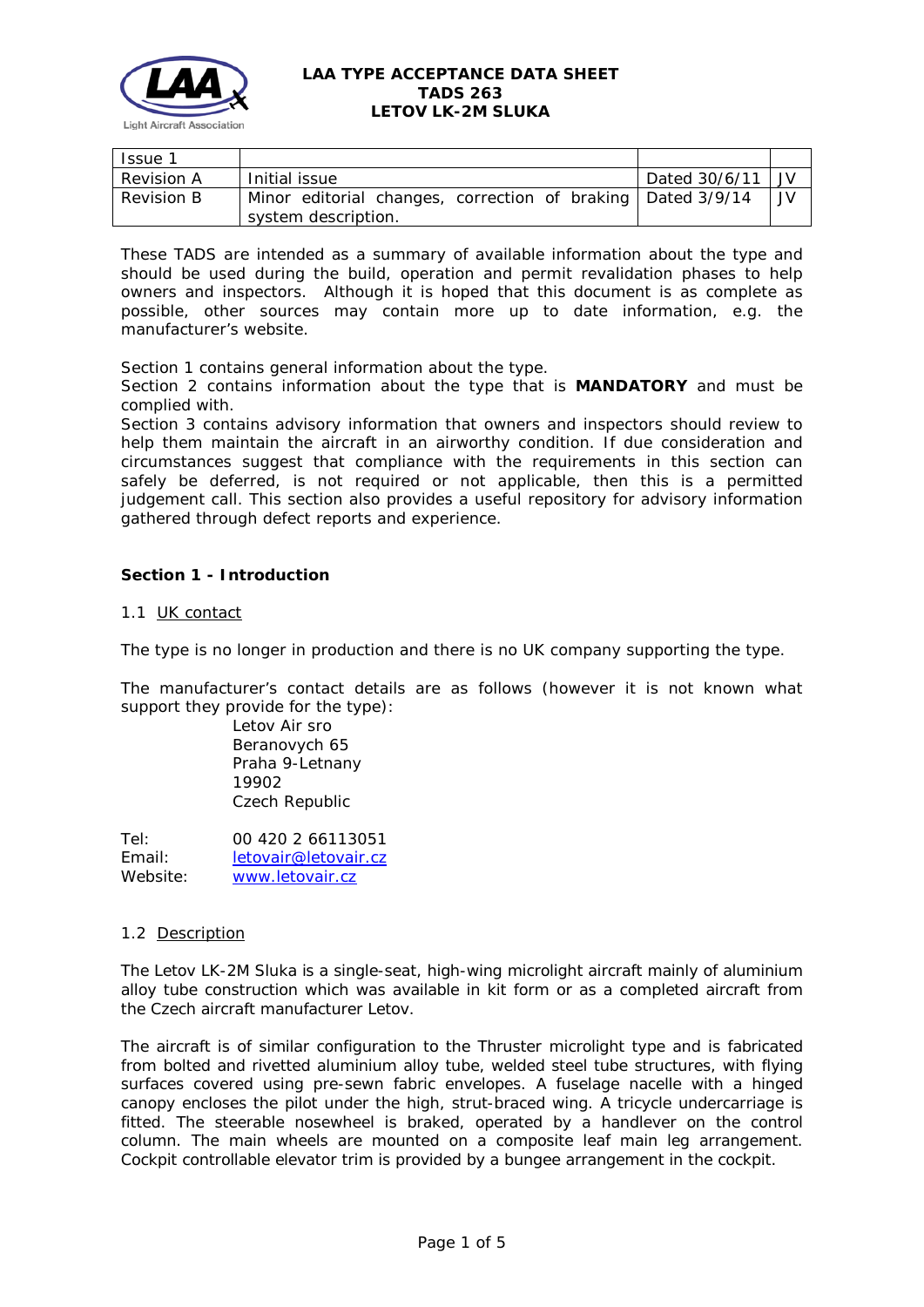

The engine typically fitted to the Letov Sluka is a Rotax 447 1-v with 2.58:1 Rotax gearbox, Rotax exhaust silencer, Rotax intake muffler and Rotax exhaust after-muffler. A VZLU, Ivoprop or GSC propeller is generally fitted. Note that the only propeller(s) approved for an individual aircraft are those listed on the individual aircraft's Operating Limitations document or in the PTL/1 (Propeller Type List) for the type. Being a microlight type, a noise certificate is required for the aircraft.

# **Section 2 – Mandatory information for owners, operators and inspectors**

At all times, responsibility for the maintenance and airworthiness of an aircraft rests with the owner. Condition No 3 of a Permit to Fly requires that: *"the aircraft shall be maintained in an airworthy condition".* 

## 2.1 Fast Build Kit 51% Compliance

No longer available as a kit.

## 2.2 Build Manual

A build manual and associated drawings were supplied by the UK agent.

## 2.3 Build Inspections

No longer available as a kit.

# 2.4 Flight Manual

'Letov Air UK Sluka LK2M Pilot's Notes' were supplied by the UK agent. LAA has a copy on file.

### 2.5 Mandatory Permit Directives

None applicable specifically to this aircraft type.

Also check the LAA website for MPDs that are non-type specific [\(TL2.22\)](http://www.lightaircraftassociation.co.uk/engineering/TechnicalLeaflets/Operating%20An%20Aircraft/TL%202.22%20non-type%20specific%20MPDs.pdf).

### 2.6 LAA Required Modifications (including LAA issued AILs, SBs, etc)

| MOD/263/001         | All placards and instrument markings to be in English and |
|---------------------|-----------------------------------------------------------|
|                     | reflect the Operating Limitations document                |
| MOD/263/002         | Tailplane bracing wires aluminium alloy lugs              |
| MOD/263/003         | Main fuselage tube crack inspection                       |
| MOD/263/004 issue 2 | Fabric covering life                                      |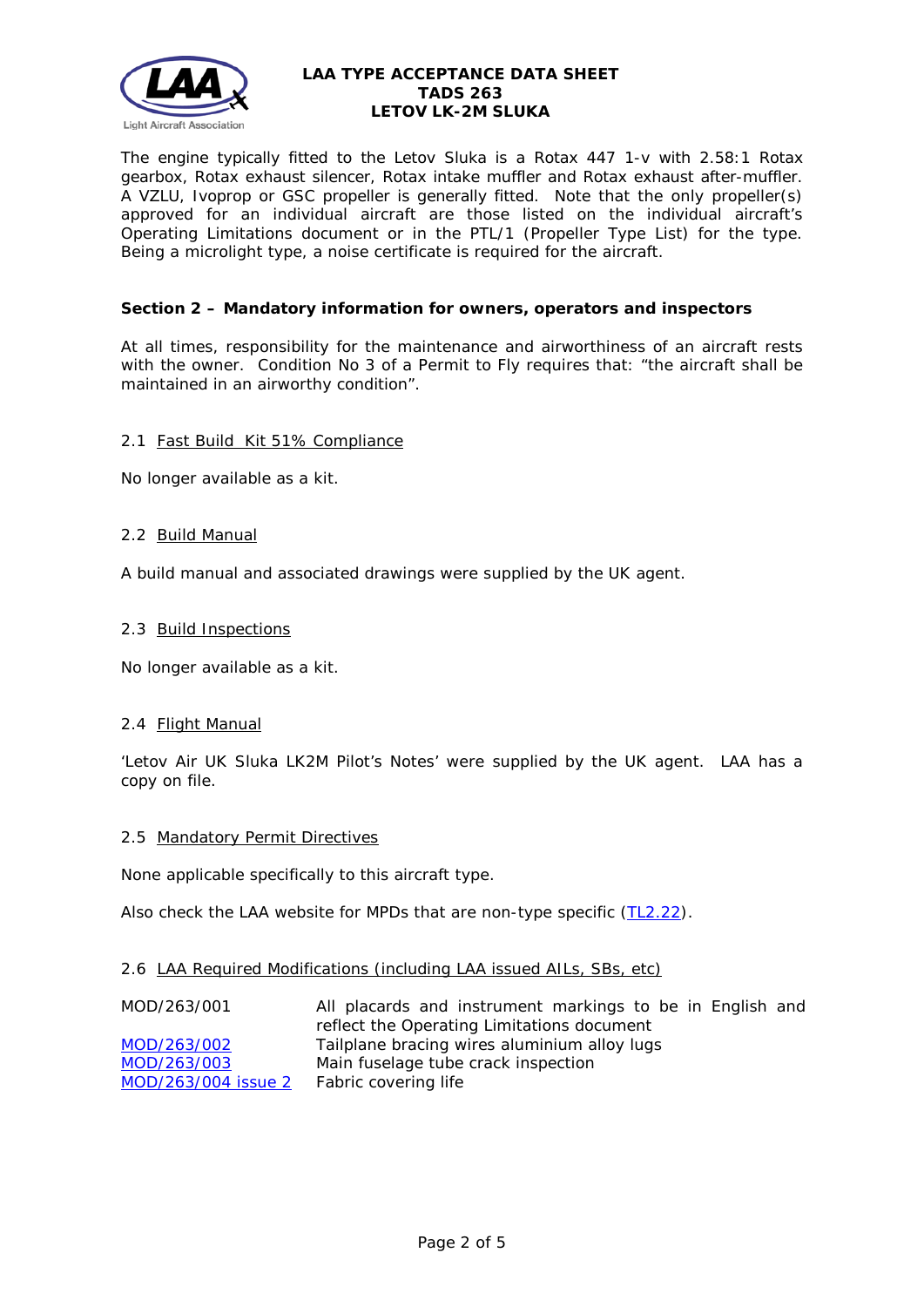

# 2.7 Additional engine operating limitations to be placarded (or shown by instrument markings)

(Refer to the engine manufacturer's latest documentation for the definitive parameter values.)

With Rotax 447 1-V engine: Maximum CHT: 260°C Maximum EGT: 650°C Minimum Fuel Pressure: 0.2 bar

# 2.8 Control surface deflections

| Ailerons         | Up: $24^\circ \pm 2^\circ$<br>Down: $18^\circ \pm 2^\circ$  |
|------------------|-------------------------------------------------------------|
| <b>Flevators</b> | Up: $30^\circ \pm 2^\circ$<br>Down: $25^\circ \pm 2^\circ$  |
| Rudder           | Left: $30^\circ + 2^\circ$<br>Right: $30^\circ \pm 2^\circ$ |

# 2.9 Operating Limitations and Placards

(Note that the wording on an individual aircraft's Operating Limitations document takes precedence, if different.)

- 1. Maximum number of occupants authorised to be carried: One
- 2. The aircraft must be operated in compliance with the following operating limitations, which shall be displayed in the cockpit by means of placards or instrument markings:
	- 2.1 Aerobatic Limitations This aeroplane is permitted to fly only for non-aerobatic operation. In this context non-aerobatic operation includes:
		- i) Any manoeuvre necessary for normal flying
		- ii) intentional stalls from level flight
		- iii) steep turns in which the angle of bank does not exceed 60 degrees Intentional spinning is prohibited.

## 2.2 Loading Limitations Maximum Total Weight Authorised: 275 kg CG Range: 396 mm to 442 mm aft of datum Datum Point is: leading edge of the wing

- 2.3 Engine Limitations Maximum Engine RPM: 6800 Maximum continuous engine RPM: 6500
- 2.4 Airspeed Limitations Maximum Indicated Airspeed ( $V_{NE}$ ): 81 mph
- 2.5 Other Limitations The aircraft shall be flown by day and under Visual Flight Rules only.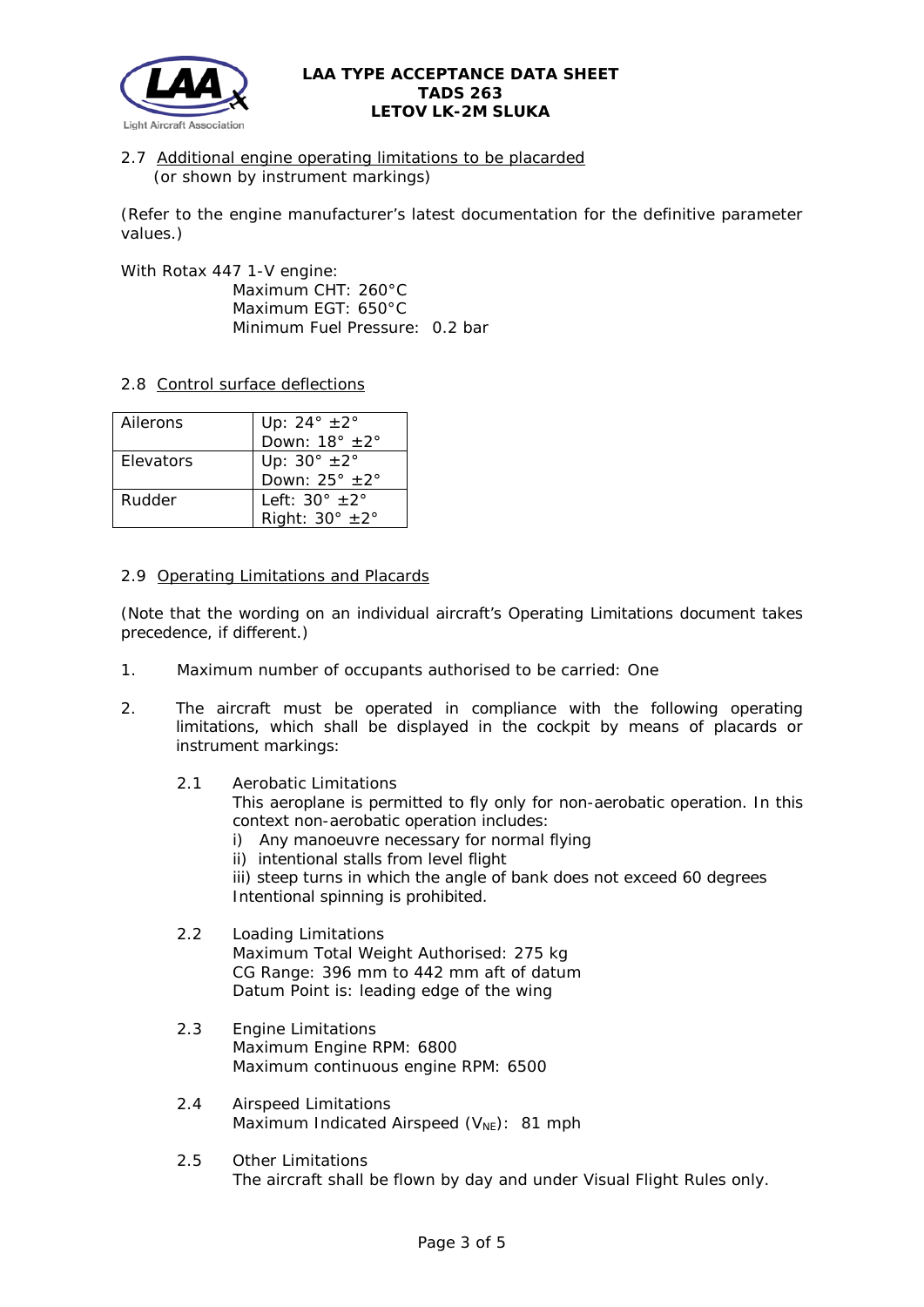

Smoking in the aircraft is prohibited.

Additional Placards:

"Occupant Warning - This Aircraft has not been Certificated to an International Requirement"

A fireproof identification plate must be fitted to fuselage, engraved or stamped with aircraft's registration letters.

# 2.10 Maximum permitted empty weight

Maximum permitted empty weight: 165 kg.

## **Section 3 – Advice to owners, operators and inspectors**

### 3.1 Maintenance Manual

A maintenance manual was supplied by the manufacturer. Owners must have a copy of this document that can be made available to their inspector.

## 3.2 Standard Options

None known.

### 3.3 Manufacturer's Information (including Service Bulletins, Service Letters, etc)

In the absence of any over-riding LAA classification, inspections and modifications published by the manufacturer should be satisfied according to the recommendation of the manufacturer. It is the owner's responsibility to be aware of and supply such information to their Inspector.

| Ref                             | Description                                                |
|---------------------------------|------------------------------------------------------------|
| Informative Bulletin no.2       | Inspection of the front wing hinge attachment (see         |
|                                 | MOD/263/003 above).                                        |
| Informative Bulletin no.3       | Repairs to damaged fuselage tube.                          |
| <b>Obligatory Bulletin no.8</b> | Horizontal tail cable control modification (pulley guard). |

Note that Letov Obligatory Modifications 1-7 were all incorporated at the factory prior to the sale of the kit in the UK (or refer to earlier Letov models).

### 3.4 Special Inspection Points

- The Czech rubber engine mounts are short lived and some have shown cracks almost from new. An equivalent is the Lord 200 P35.
- The fibreglass seat mouldings have cracked on two reported instances. Easily repaired but inspect regularly by lifting the seat cushion.
- The wing profile battens rest on the rear spar and can chafe holes through the securing straps and abrade the rear spar. Extra padding in the form of 25mm heavy luggage strap gives protection and can be replaced if it wears.